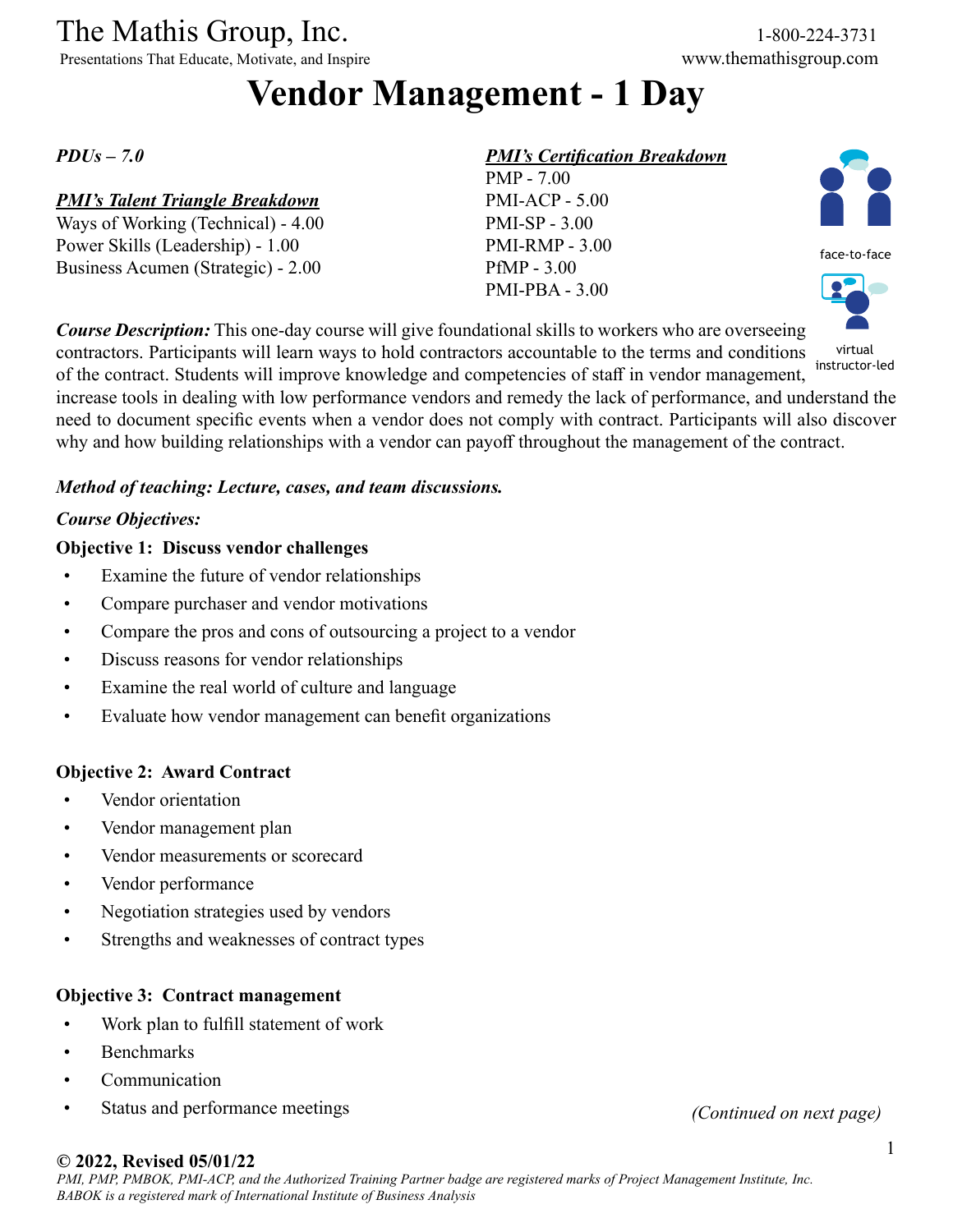### The Mathis Group, Inc. 1-800-224-3731

Presentations That Educate, Motivate, and Inspire www.themathisgroup.com

- Types of audits
- Auditing process
- Difference between internal, external, and third-party auditing
- Areas for the auditing examination
- Best practice guide sheet for auditing
- Process designs for auditing the vendor
- Auditing Plan
- Ethical standards and procurement integrity
- Internal and vendor project manager relationships
- Vendor conflicts and how to resolve them
- Contract modifications
- Contract disputes
- Contract termination for convenience
- Procedures for termination for convenience
- Contract termination for default
- Procedures for termination for default

### **Objective 4: Contract closure**

- Knowledge transfer
- Vendor/customer handoff
- Contract closeout
- Steps in contract closeout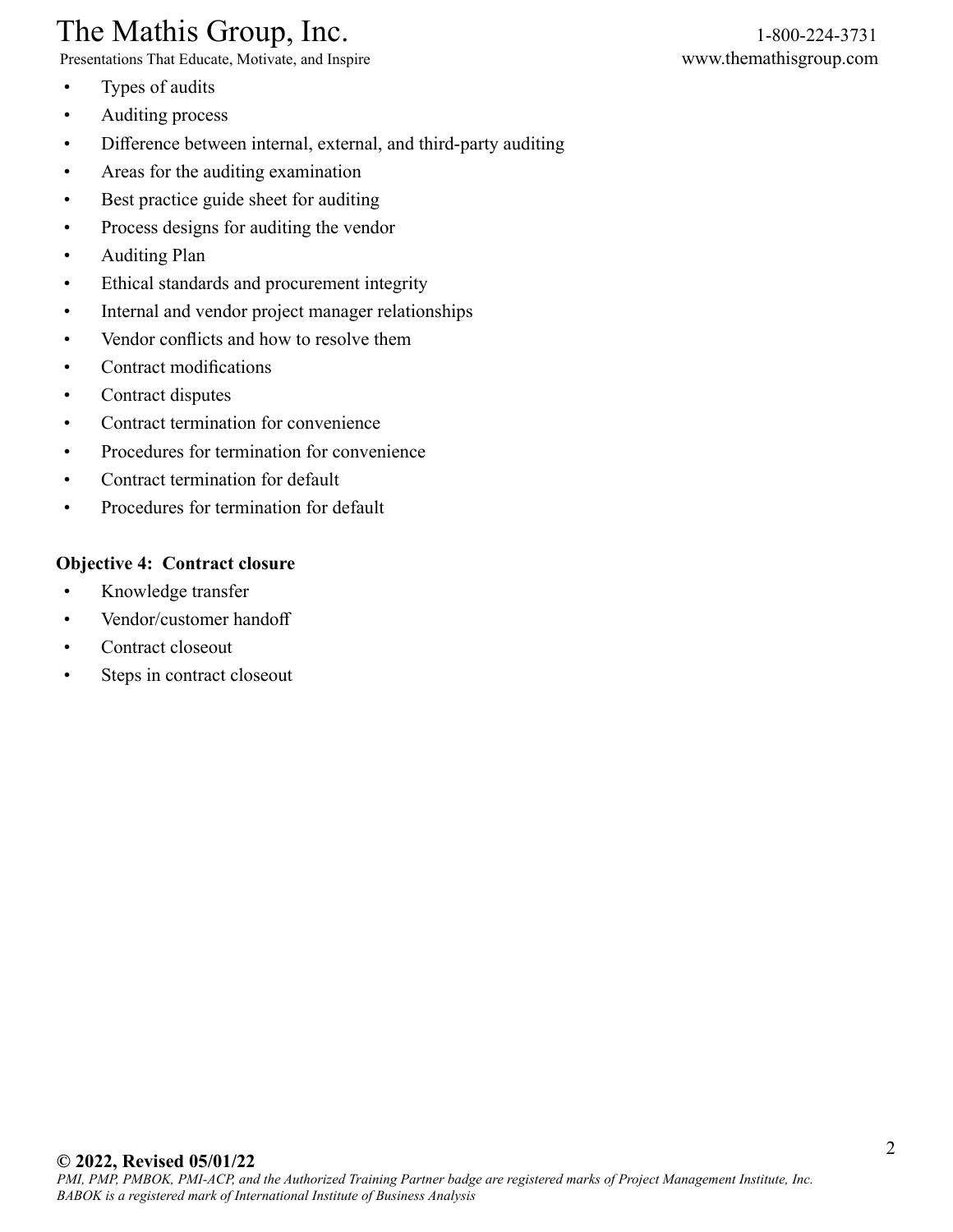Presentations That Educate, Motivate, and Inspire

# **Vendor Management - 3 Day** *Managing, Monitoring and Controlling Vendor Relationships*

### *PDUs – 19.5*

### *PMI's Talent Triangle Breakdown*

Ways of Working (Technical) - 15.75 Power Skills (Leadership) - 1.25 Business Acumen (Strategic) - 2.50

*Course Description:* This three-day course will provide detailed instruction in areas such as presolicitation, solicitation, and award of a contract. Each participant will develop tools for working instructor-led with vendors, a clear understanding of vendor motivation, and techniques for making it a win-win relationship. This course will focus on ways to select, monitor, and control vendors, as well as how to make vendors a partner or an extension as stakeholders who deliver the right performance throughout the length of the project. In addition, this course will focus on all aspects of vendor management, such as developing vendor management plans, identifying performance measurements and discussing various contract types and their strengths and weaknesses.

### *Method of teaching: Lecture, cases, and team discussions.*

### *Course Objectives:*

#### **Objective 1: Discuss vendor challenges**

- Examine the future of vendor relationships
- Compare purchaser and vendor motivations
- Compare the pros and cons of outsourcing a project to a vendor
- Discuss reasons for vendor relationships
- Examine the real world of culture and language
- Evaluate how vendor management can benefit organizations

### *PMI's Certification Breakdown*

PMP - 19.50 PMI-ACP - 3.75 PMI-SP - 3.75 PMI-RMP - 4.50 PfMP - 3.75 PMI-PBA - 3.75



face-to-face





**Objective 2: Examine phases in the acquisition** 

**process**

- Explain the duties of the contract officer
- Identify best practices of vendor management
- Discuss reasons and roles for a Vendor Management Office
- Compare the procurement cycle to project management
- Compare organizational and government procurement processes

*(Continued on next page)*